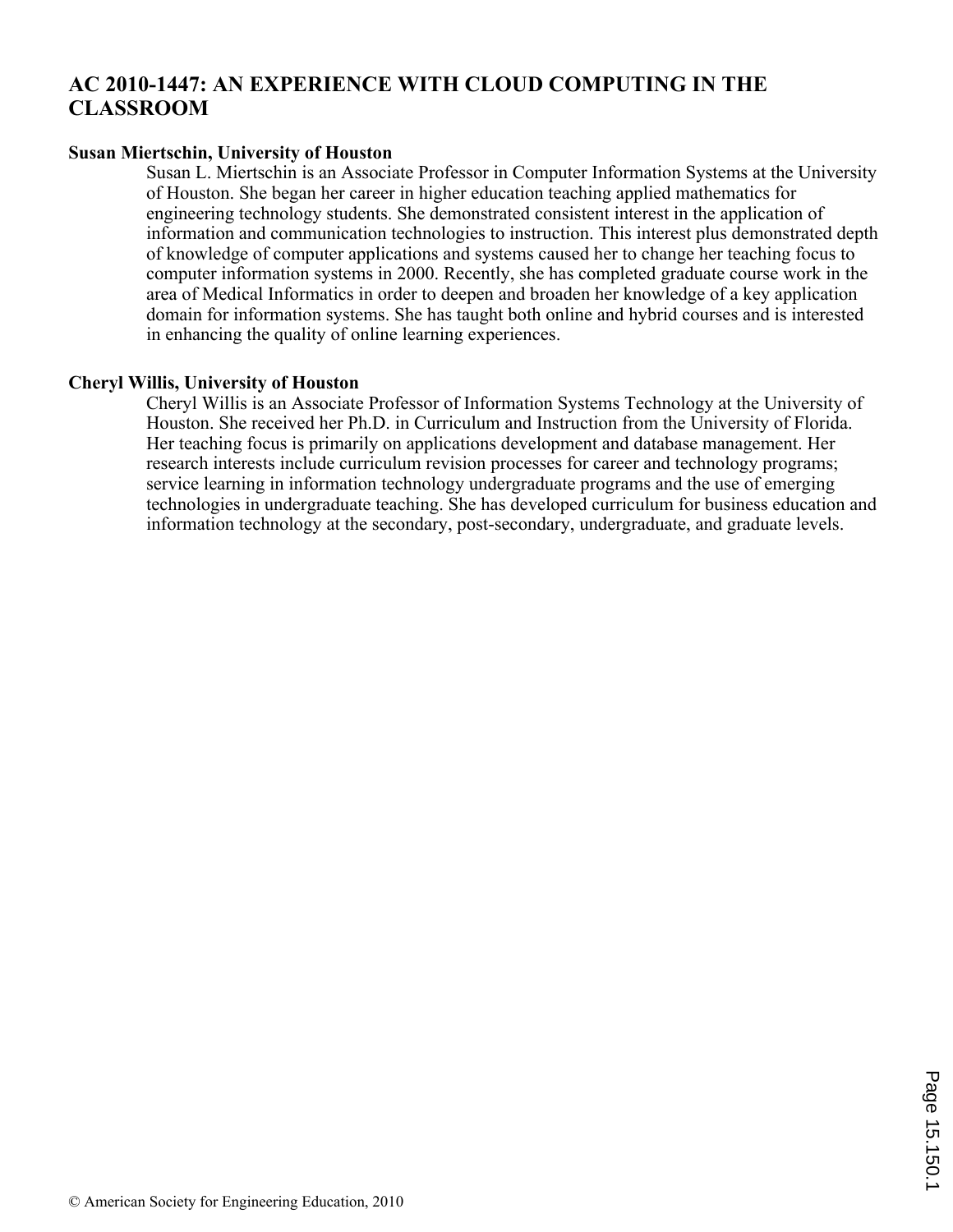# **An Experience with Cloud Computing in the Classroom**

#### **Introduction**

Cloud computing is a general term for shared applications and infrastructure provided by an external service provider and paid for on a pay-per-use basis. For enterprise computing based on a business model that relies heavily on in-house computing infrastructure, the cloud concept has major implications. Vendors such as Amazon and Google sell reliable and scalable computing resources that are generated by very large-scale virtualized, distributed computing systems. Microsoft Business Productivity Online Suite provides communication and collaboration functionality delivered through a subscription. Microsoft targets small businesses with the suite of services advertising that the organization will no longer need to "maintain a complex IT infrastructure of its own". The question for enterprises then is "Who needs in-house servers?" A somewhat parallel question for college educators might be, "Who needs to use an in-house learning management system?"

Cloud computing has implications for personal computing as well as enterprise computing. Webbased email was one of the first "hot" cloud applications to make it big. For example, Yahoo Mail, Microsoft's hotmail, and Google's Gmail all compete, offering free accounts with practically unlimited storage capacity. Many other software applications are available through the cloud now, and soon there will be many more. Rather than purchasing software and installing it on a local machine, applications like Google Docs provide free computing software together with storage resources, all available anywhere and anytime, as long as the user can connect to the World Wide Web. Coupling Google Docs with Google Groups provides the power to collaborate. Microsoft Office Live and Microsoft Office Web Apps (currently invited technical preview only) comprise Microsoft's entrant in the online personal productivity market. These cloud applications allow users to take advantage of anytime anywhere access to familiar products (built to function similarly to local installs of MS Office) in addition to online storage and sharing of documents.

This paper will first describe the history of cloud computing and then provide information about some of the technology behind cloud computing. The paper will examine results from one of the authors' classroom experiences with a cloud-based office productivity tool. Included in the discussion will be features and functionality of the product, as well as student reactions to its use in class. The purpose of the paper is to provide an overview as well as guidance for others who are considering classroom use of emerging cloud capabilities.

## **History of Cloud Computing**

The concept of cloud computing began in the nineteen-sixties as technologies to connect computers to each other and enable them to transfer data back and forth were just beginning to emerge. Even before the first two computers were connected together to exchange data, Joseph Carl Robnett Licklider, the director of Behavioral Sciences Command and Control Research for the Advanced Research Projects Agency (ARPA), envisioned a shared computer network. His vision went far beyond what would begin as ARPANET and later evolve into the Internet, and his vision also went beyond what came to be known as the World Wide Web. The scope of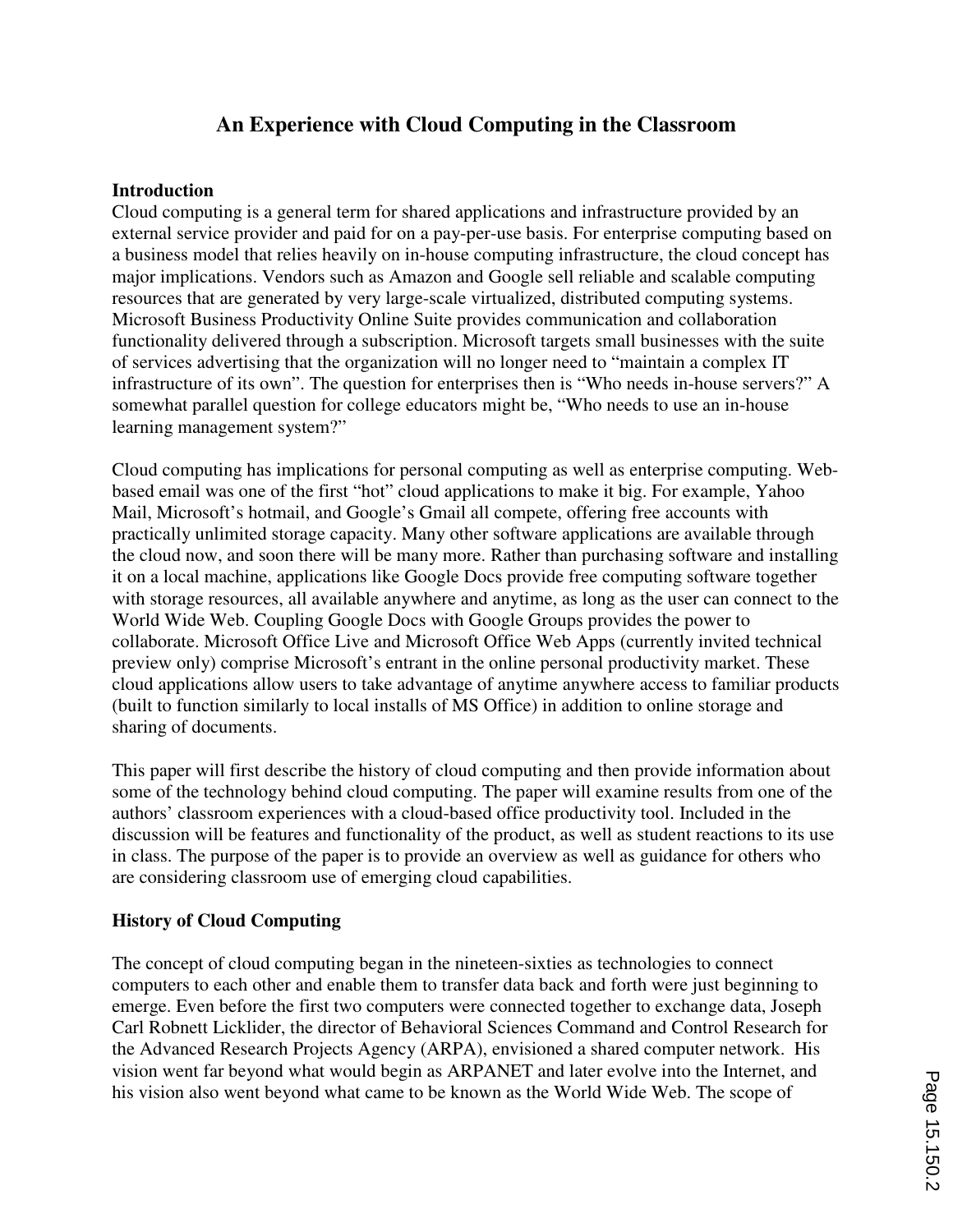Licklider's vision, which he called the "Intergalactic Computer Network" (Licklider, 1963), included a network of computers that would share both information and live software applications. Licklider's vision and plan for the Intergalactic Computer Network more closely resemble cloud computing than does the prevalent html-based World Wide Web. Licklider's Intergalactic Computer Network plan was partially realized in time as distributed applications available by terminals connected to the ARPANET. This architecture resembles today's Software As A Service (SaaS) architecture, which is part of cloud computing.

Bolstering the idea of SaaS early on was cognitive and computer scientist, John McCarthy. At a speech commemorating MIT's  $100<sup>th</sup>$  anniversary in 1961, McCarthy was the first to publicly propose a time sharing computer network that would sell computing resources and applications in a way similar to the way natural gas, water, and electric companies sold utilities at the time (Hongfei, 2003). This concept was sometimes referred to in its day, as "grid computing" since it mirrored the concept of the electrical grid. Today, the term "grid computing" refers to distributing processing and computing across the processors of a grid of networked computers, usually to accomplish tasks that are computationally large.

Both Licklider and McCarthy continued to rally for their different versions of software sharing networks throughout the nineteen-sixties. By the early nineteen-seventies, it became apparent that computing power and networking technologies were not sufficiently advanced to a point where SaaS would be practical (Mohamed, 2009). By the mid-nineteen-seventies, Licklider and McCarthy's vision was all but abandoned, and stand-alone software installations became the norm. Delivery and function of software would remain the same for another twenty –five years.

The SaaS concept was used again and further developed by Bill Atkinson, Andy Hertzfeld, and Marc Porat in the nineteen-nineties when the three formed the company General Magic. General Magic's concept was to provide thin, mobile clients to customers. The client devices would contain a lightweight operating system, called Magic Cap. Magic Cap applications were based on a proprietary language created by General Magic called Telescript. The concept behind Telescript applications on the General Magic devices was that all of the computing power was handled by large servers provided by General Magic. Telescript handled the communications between the handheld devices and the General Magic servers. This group of servers would come to be known as the "Telescript Cloud" (Armbrust, et al., 2009). Unfortunate for General Magic was the fact that the Telescript Cloud was not adequately developed. The result was a lack of reliable and highly accessible infrastructure that left many customers unhappy. This lack of planning coupled with the introduction of the Mosaic browser led to the ultimate demise of General Magic, but cloud computing and SaaS had returned and interest levels rose among computing software and infrastructure builders.

Another SaaS provider emerged and this time the application was business productivity. Salesforce.com used the commonly-available Internet and World Wide Web infrastructure as their development and delivery platform. They eschewed the idea of building proprietary infrastructure, a concept that General Magic relied on that had failed them. The advantage of the non-proprietary World Wide Web was that cloud computing model could be built without the need to reinvent technology to connect the client to the server. In 1999, Salesforce.com introduced the first cloud computing service that resembles today's SaaS offerings.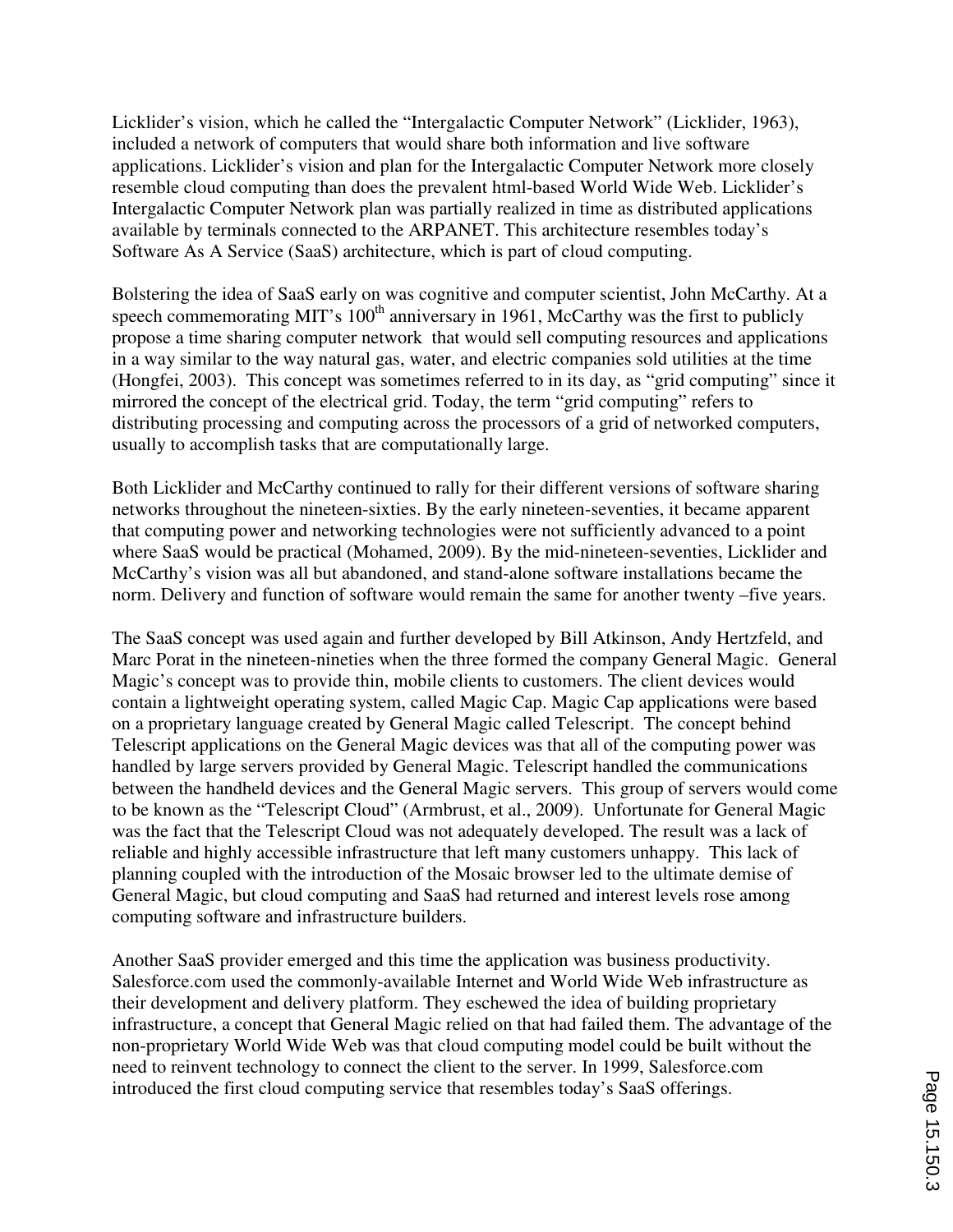Much of the concept behind Salesforce.com was not new ("Salesforce.com Exposed - Background & History," 2009). For example, Google, Yahoo, and others had been employing SaaS to provide software applications as services to users via the Internet. However, most of these offerings were geared toward personal use. The primary new thing that was done by Salesforce.com was using a similar grouping of technologies to provide a business productivity service. Salesforce.com created an online sales force and customer relationship solution that helped businesses organize and manage geographically dispersed sales teams and customers. One goal of Salesforce.com was to never require the end user to install software. Instead the software and all of the necessary computing processing power was located on Salesforce.com servers ("Editions and Pricing," 2009).

After Salesforce.com paved the way to serious business applications delivered via cloud computing, a number of other providers came on the scene. Today Amazon, Microsoft, IBM, Google, and many other companies provide cloud computing applications for business and personal users (Armbrust, et al., 2009). These companies are part of a currently unfolding trend that was foretold by Licklider and McCarthy decades ago.

# **Technology Overview**

In the near future, the dominant model for providing computing and information infrastructure to businesses will likely involve cloud computing. Infrastructure includes both hardware and software, and the location of the infrastructure in a cloud computing architecture is the cloud, which refers to the global network of information and communication technologies and devices, the Internet. One research team likens the cloud model to multiple users sitting at dumb terminals and accessing a mainframe. But they quickly qualify the comparison with a reminder that a cloud user will not be connected to a limited-functionality mainframe, but to all the resources of the Internet, both what is there today and what will be there tomorrow (Voas & Zhang, 2009). In addition, the user is not sitting at a dumb terminal, but at a laptop, workstation, or mobile PC with a significant amount of computing power and storage capacity of its own. Tim O'Reilly (credited with coining the term Web 2.0), in an interview during Web 2.0 Expo 2008, describes cloud computing this way:

Everything we think of as a computer today is just a device that connects to the big computer we are all collectively building. Cloud computing is really the movement of computing into the network of all connected devices, this network of networks. ("What is Cloud Computing?," 2008).

Researchers have identified a minimum set of features that are generally included in the cloud paradigm. These are scalability, a pay-per-use utility model, and virtualization (Vaquero, Rodero-Merino, Caceres, & Lindner, 2009). In other words, cloud computing refers to the provision of computing infrastructure that is highly scalable, that is offered on a pay-for-use basis, and that involves access to application and data servers over the network rather than ownership of tangible servers and software.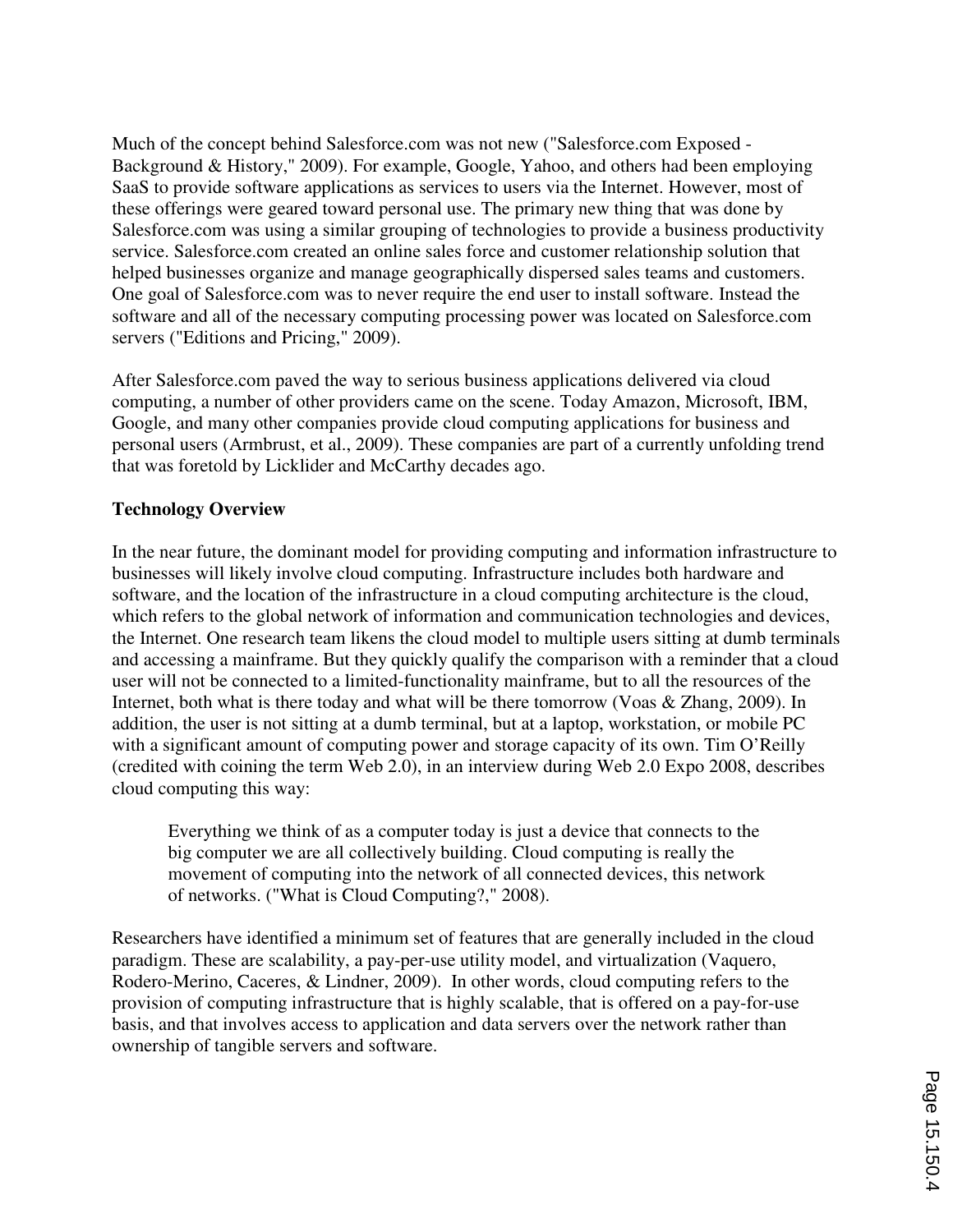A principle advantage claimed for cloud computing is a reduction in costs associated with the management of hardware and software resources (Hayes, 2008). One report refers to cloud computing as an infrastructure management methodology (*Seeding the Clouds: Key Infrastructure Elements for Cloud Computing*, 2009). Typical labor and ownership costs of installation, configuration, and updates that are associated with software installed on desktop computers are transferred to Service Providers (SPs) whose core business is providing Software as a Service (SaaS) over the network. The company pays the SPs a negotiated fee for the services, contracted through service level agreements. Typical labor and ownership costs of increasing storage capacity and increasing processing capacity to accommodate newer powerhungry software releases that are associated with in-house hardware ownership are transferred to Infrastructure Providers(IPs) (Vaquero, et al., 2009). The company pays the IPs a fee for the infrastructure services they provide, again contracting through service level agreements. The complexity of the underlying resource infrastructure is made simple by high-level web-based management interfaces and tools that enable users to request resources (applications, storage, data, training, etc.) and be granted the resources quickly and in an automated way that requires minimal hands-on support by skilled IT personnel. The resource allocation model when using cloud computing requires users to define a start and end date for their need for the resource. So, for example, in the case of software, a license for the software will be consumed by a user for only a predefined period of time. This frees up licenses to be reallocated as needed without having to purchase additional licenses. This model provides for better use of existing resources, with less waste in the form of allocated software licenses going unused. It is not difficult to see where cost advantages might be derived with this approach, which is compatible with the TPS philosophy of only paying for a resource just as it is needed as part of production. In this case, the resource is computing infrastructure (software, hardware, storage capacity, e.g.) that no longer needs to be installed on every computer where it may be used only a small amount of the workday. The software resides on the server and users access it and use it as needed through the cloud, and the client only pays fees when it is used, not when it sits idle.

There are some disadvantages identified for cloud computing. An important one has to do with security and privacy. If data is kept in-house, then companies control policies related to deleting and archiving data. It is not yet clear who controls policy regarding data deletion when the data is stored by one company as a service to another (Hayes, 2008). Data preservation and availability is generally covered with service level agreements between provider and user. For a company with sensitive data assets, it is important to negotiate security policies with the SPs and IPs. Another disadvantage may have to do with the complexity and sophistication of software that can be made available through the cloud at this time and the somewhat early stage of the development of this technology. As seen from the history of the technology, it is not new, but it is evolving. There are limitations to what software can be distributed via the cloud at this time. Certainly many office productivity tools can be made available through the cloud, but processor hungry design suites might not be available in this format for a few years. Platform as a Service providers are focusing on the delivery of software development tools that include version tracking as cloud services. These are sophisticated applications that target the one industry of software development.

Thus, in terms of the technology lifecycle, cloud computing is probably in the introduction stage, perhaps just transitioning to the growth phase. Recognized problems associated with early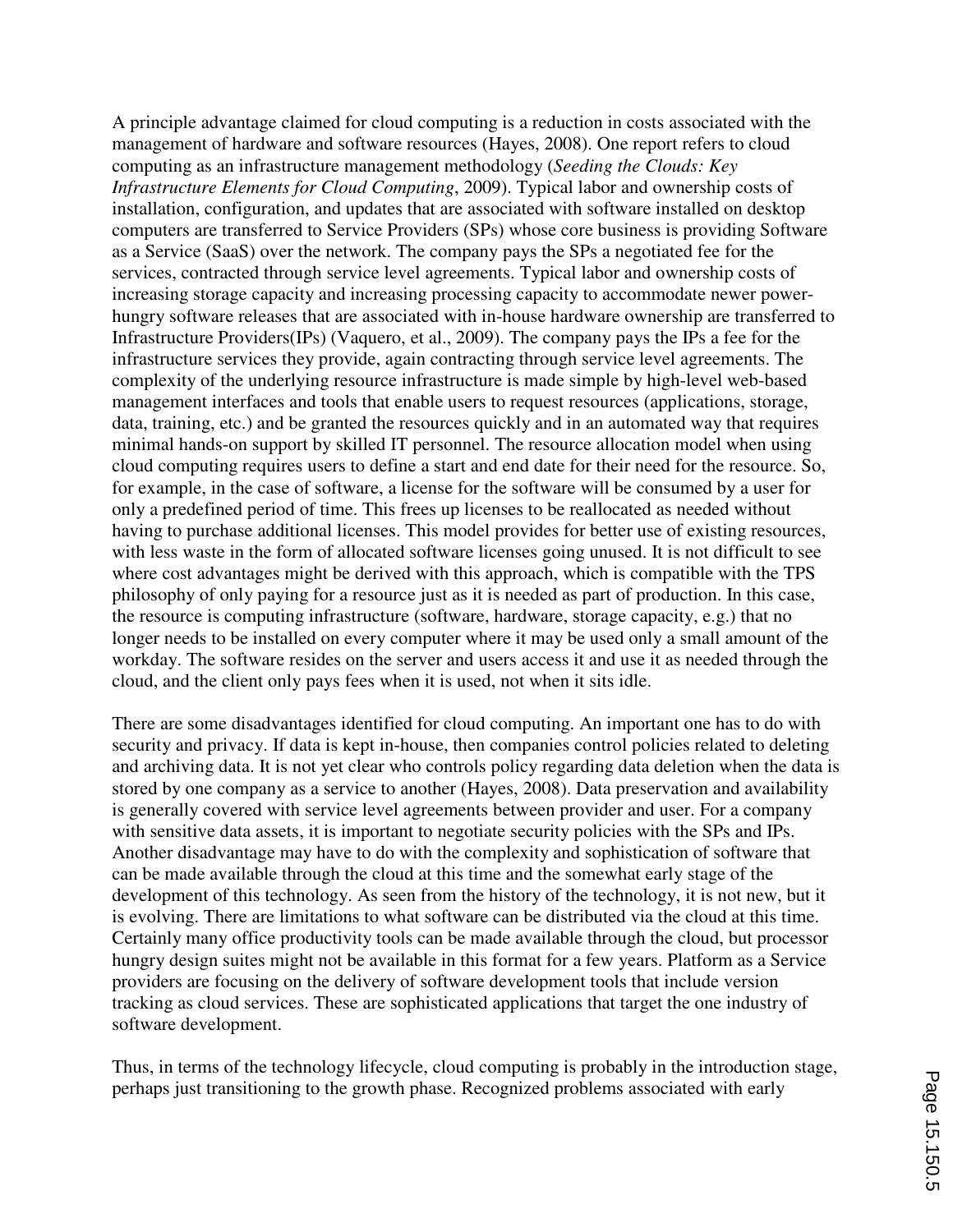adoption are uncertainty, lack of standards, and no performance benchmarks. Uncertainty and lack of performance benchmarks are, perhaps, not as much of a risk since cloud computing really represents a composite of proven technologies (networking, distributed applications, virtualization). Lack of standards is also, perhaps, less of a risk since cloud computing relies on the standardization of the underlying technologies to work, and these underlying technologies do adhere to established standards. The cloud provider is as much an integrator and management provider as it is a technology provider.

One vendor working to define cloud computing for its clients is IBM. Their offering is complete service support for building the necessary infrastructure and managing it. They provide several case studies of client implementations lead by IBM with proven ROI in terms of cost savings and innovation fostered by the technology (*Seeding the Clouds: Key Infrastructure Elements for Cloud Computing*, 2009).

# **Implications for STEM Disciplines**

Two broad areas of the cloud computing spectrum are seen in the STEM literature—the use of virtualization for remote student access to applications and the use of internet-based office productivity tools like Google Apps. The rest of this paper describes the use of another version of an internet-based productivity tool, known as Microsoft OfficeLive (MOL). The discussion involves an action research implementation for the use of MOL in a sophomore-level information systems database course. The process of action research provides a way of thinking systematically about what happens in teaching practice.

## **Action Planning**

The problem to be solved was providing students with experience in using workplace-quality cloud computing (internet based) applications. The goal of using an internet-based application for collaboration, storage, and viewing word processing, spreadsheet, and presentation slides was to provide students with access to documents anytime and anywhere, simulating experiences that modern workplaces routinely provide and within which they expect workers to function. The documents included both individually developed and team developed deliverables for class assignments. Since the university computer labs provided students with Microsoft Office productivity tools, and because it was likely they would have access to these same productivity tools at home or at work, another goal was for students to know how to store or revise Word, Excel, and PowerPoint documents, specifically. Microsoft OfficeLive (MOL) was chosen as the platform to provide such experience. Through the experience students would learn how documents are made available to team members or the instructor through MOL, and they would learn how to communicate with the instructor and team members about individual or team assignments using MOL. The experiences would also provide opportunity to introduce vocabulary and concepts about cloud computing, which was appropriate for the sophomore-level information systems database course in which the action research was taking place.

## **Actions Taken**

To set the stage for the introduction to the cloud computing concept, students were given an initial assignment of sending an email to the instructor from their university email account. This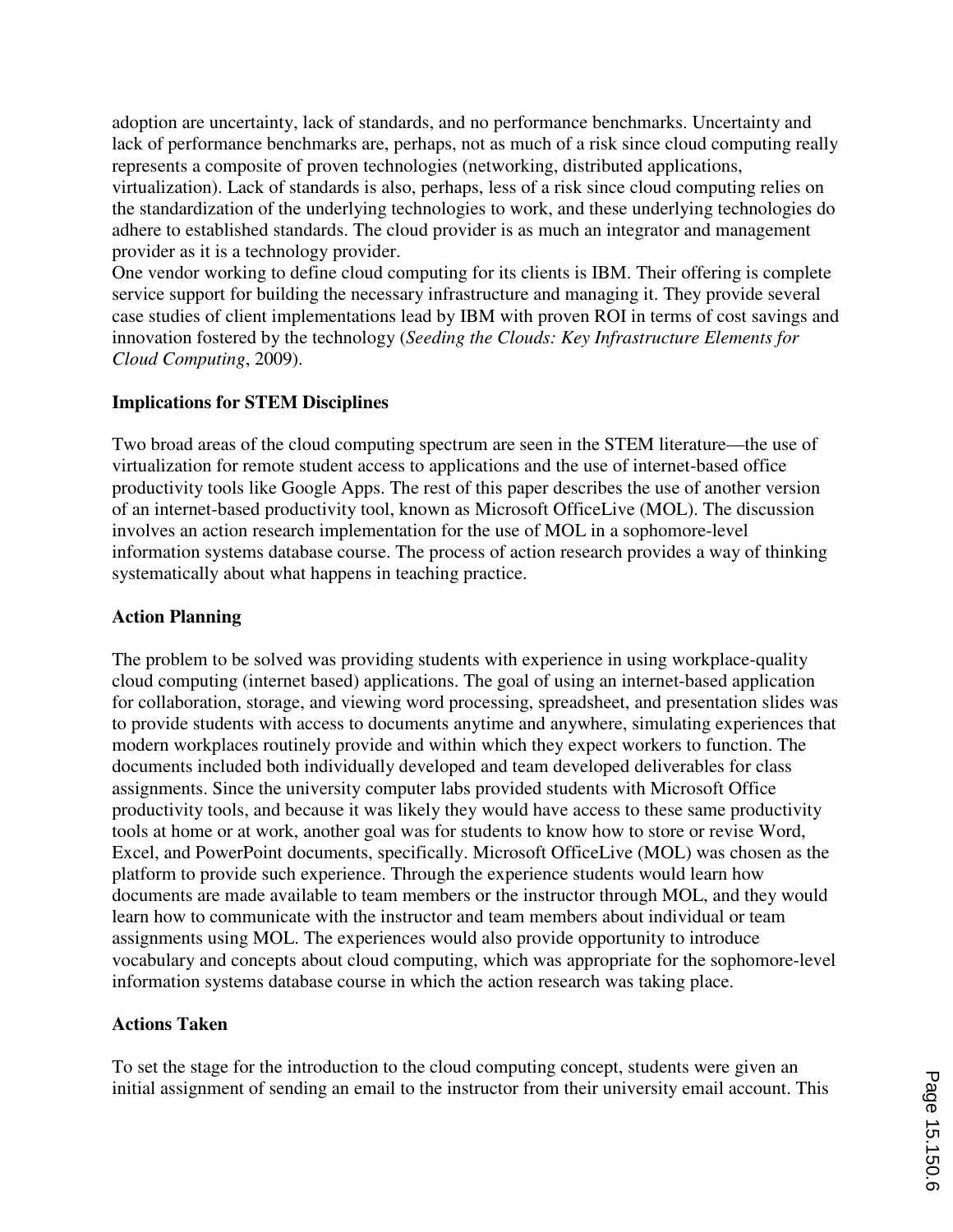forced the students to access their university accounts, many of which had likely not been used recently. Because access to the MOL workspaces are granted through a user id that represents and active email account, and because the email accounts become visible through shared workspaces, the instructor chose to require that the students use their university email account. This requirement was intended to protect the privacy of students so that they would not have to expose a personal email account to undue classroom-generated email traffic. The instructor created a distribution list of the students' email addresses for each class, and sent a confirmation email to the students (from the instructor). Students were asked in class to make sure each had received the instructor's email. Those who had not received the confirmation were told to seek assistance from IT support staff to work out any email issues or problems.

The plan to enable students to use a cloud computing application for class assignments was implemented in four parts. First, an introduction to information systems that facilitate collaboration was given. A class discussion was conducted in order to reveal to students the characteristics of a collaborative environment and the requirements of an effective collaboration. Also included in the discussion was an explanation of various types of access permission levels that can be granted in MOL.

The second part of the plan included having the students view a demonstration video of the process to create a Microsoft Office Live account followed by a hands-on student walk-through of the steps for setting up their own account... Once in the Office Live site (www.officelive.com), students were instructed to use their university email address as their Microsoft Office Live account user id. The MOL system verifies the authenticity of entered email addresses by sending an invitation to the entered email address to create the actual MOL account. Most students received their account generation/activation email invitation within five minutes. Those students not receiving the email invitation typically still had an issue with their university email account. Accepting the invitation via a clickable link then took the student to their MOL account and functionality.

The interface for the MOL workspace has the look and feel of a Microsoft SharePoint workspace. In fact, Microsoft Office Live is built on the Microsoft Windows SharePoint Services platform. Microsoft Office SharePoint is an integrated suite of server functionality that provides enterprise-level content management with search. In addition, the functionality serves to promote collaboration by facilitating information-sharing throughout the enterprise. Furthermore, Microsoft has an online version of its Office productivity suite under development that it is currently calling Office 14 Web Applications. These applications are to be delivered through Microsoft Office Live. They are to be lightweight versions of Word, Excel, PowerPoint, and OneNote that allow a user to view, edit, and collaborate on these types of document using only an installed browser. The online applications will be available free. Again, the similarity of MOL to actual enterprise-level tools that a student may encounter in a workplace makes the classroom experiences more valuable and meaningful.

As an administration tool, students were given a class number corresponding to their place in the alphabetical listing found in the roster. The numbering system provided a more useful mechanism for recognition and retrieval by the instructor than a list ordered by email account (these begin with the student's first name initial according to the naming convention used by the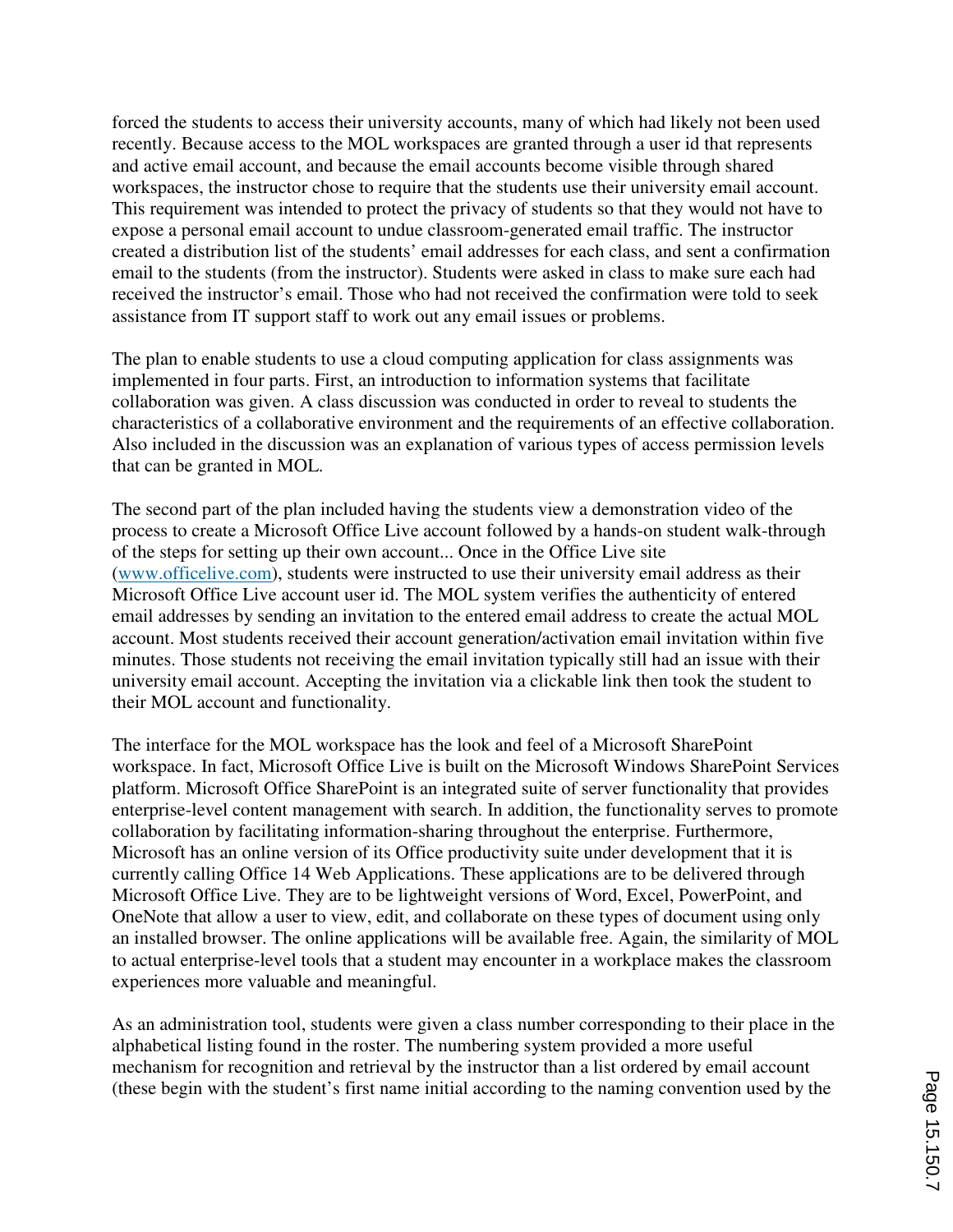university to generate them). This number is used in the next step of the process when students are instructed to create a workspace of their own. Each student created a workspace using the naming convention NNN Workspace, where the student's assigned class number is substituted for NNN. Within their course workspace, students created folders for Inclass, Homework, Project, and Tests. The visual representation of user-generated workspaces in MOL is a folder. Thus, students have little difficulty adapting their existing knowledge of Windows OS folders to the cloud collaboration environment provided by Microsoft.

Finally, the students went through the process of sharing their course workspace with the instructor. In the "Share your workspace" window of MOL, students gave the instructor Editor permissions to create and edit documents by typing her university email address in their Editors text box. A brief message to the instructor was also completed. In response to the share request submitted by the student, MOL generated a sharing invitation for the course workspace and sent it to the instructor. This email invitation contained a clickable authentication link to the student workspace. The instructor saved all workspace invitations for a class in one folder in her email application to make access to student accounts available in a central location.

Throughout the semester, students submitted all assignments via their course workspace. The naming convention for assignment files to be submitted started with the course number. The student uploaded the assignment to the appropriate folder in the workspace. Activity emails were sent to the instructor each time a change was made to a workspace. MOL accommodates different levels of notification for activity. For example, the instructor can choose not to receive any activity if so desired. To communicate with the student and provide feedback, the instructor sent a comment on each individual assignment to the student within the course workspace. Students could respond to the instructor's communication or send a question to the instructor through the MOL comment facility.

The process describe above for workspace creation also was used for teamwork assignments. One member of the team created a team workspace and became its owner. The other members of the team, as well as the instructor, were then invited as editors (create and edit permissions) by the workspace owner. The team members had to accept the owner's invitation. The students collaborated on in-class and homework assignments, as well as project work. Any student could upload a document to the workspace. All students were instructed on possible scenarios for completing collaboration assignments and how to use the version control feature of MOL. As a means of distributing course documents to students, such as syllabus, class schedule, weekly checklists, presentation slides, and class handouts, the instructor established her own workspace for each class and shared it with all the students in the class. Students were invited to the workspace as viewers (read only). The students had to accept the invitation to the workspace. They could choose to receive activity emails when changes were made to the repository.

#### **Observation and Reflection**

The creation and use of the student workspaces was successful for the most part. Students were most satisfied with having a place to save documents for all their classes that was accessible anytime from anywhere with internet access. They also liked being able to use productivity tools that they already had experience with and that had greater functionality than internet-based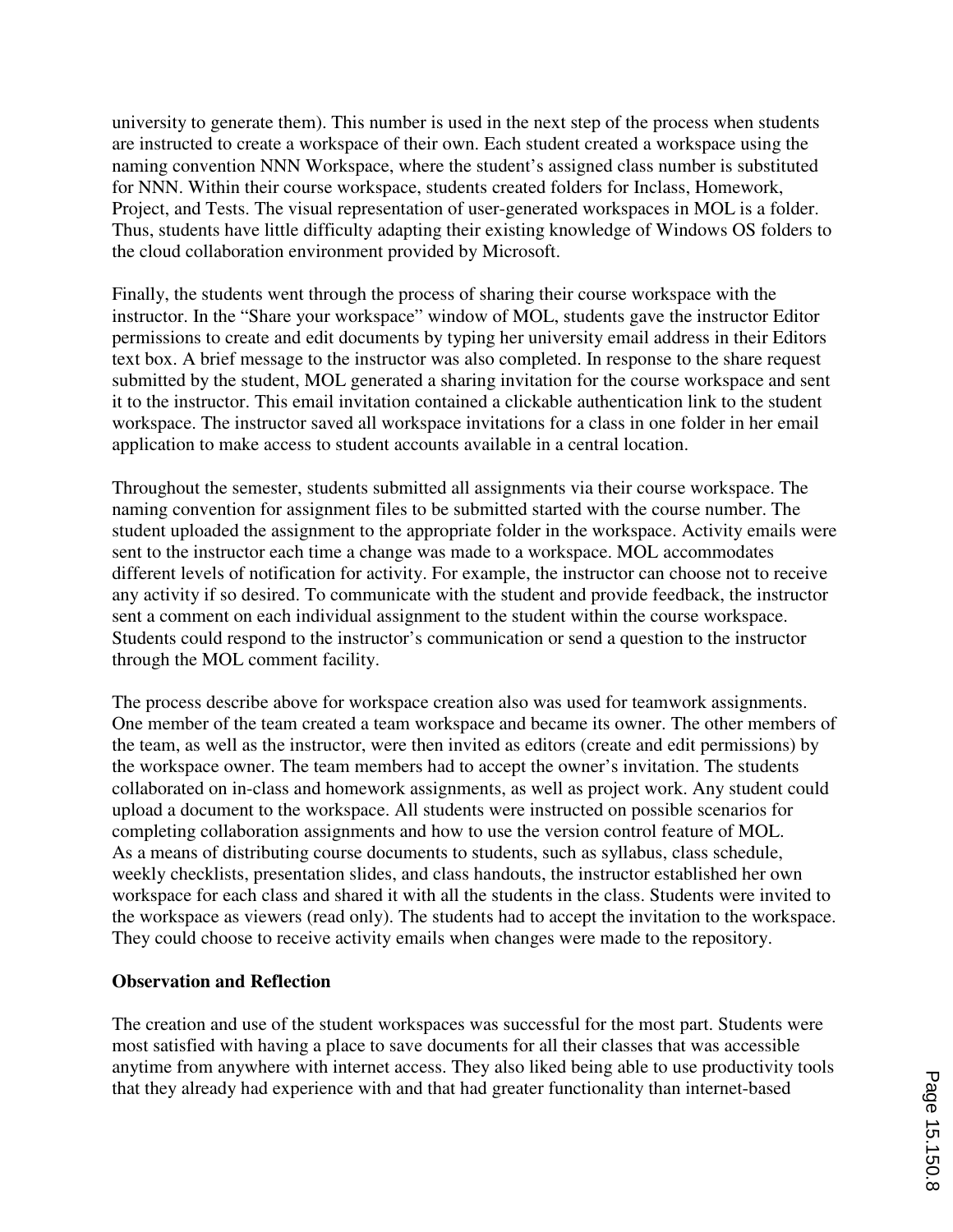products (e.g., Microsoft Excel versus Google Docs – Spreadsheet). Students had difficulty understanding the concept of sharing a workspace versus sharing a document. In spite of sharing their workspace, they would also share a document within the workspace. This step prevented the instructor from having access to the entire workspace rather than just a document, which served to target specific documents as those being "turned in" as opposed to others that may have been drafts or support artifacts for the final deliverable artifact. Also some students could not gain access to their university email accounts for two to three weeks, so they got behind in completing and uploading their assignments. Although the instructor provided grades for each assignment and periodic summaries of their grades, some students wanted an overall view of their grades in one place online. From the instructor perspective, grading online can become quite time consuming. This fact would be true whether using a cloud platform or a typical learning management system.

The collaboration process did not go as smoothly as students turning in individual assignments. The problem was not so much with the platform but more with the lack of responsibility on the part of some students. As with any group project, some members were not responsible in getting back to others in a timely manner nor did they follow through on their commitments. Oftentimes, this behavior would lead to last minute synchronization of documents just prior to submission time. Some students did indicate that they would continue to use OfficeLive at least for its storage capability in future classes.

Other observations serve to compare this experience with that of using a learning management system (LMS) environment. The University of Houston supports and supplies Blackboard Vista (was WebCT Vista) for courses taught in a traditional face-to-face format, online, or some combination of the two formats. Like other LMS, the tool provides extensive functionality in support of instruction. Faculty can upload course artifacts to the system or link to course artifacts stored elsewhere on a web server. In addition, faculty can create assignments, online quizzes, and point-based discussion questions, all of which can then be graded online with the grades being first stored in a course grades database that is part of the LMS, and then grades being presented securely to each individual student through the LMS. The MOL experience would be able to replace only some of the composite functionality provided by the LMS, namely, that of the assignment tool and, possibly, the discussion board.

With respect to the assignment tool provided in Blackboard Vista, the students are able to upload documents or submit text directly in a text box. The instructor must then open each student assignment "dropbox" and grade, with the system allowing the instructor to type commentary in a text box or upload a document with commentary. The upload process can be quite time consuming. With MOL, the instructor is able to open the submitted document, add commentary, and then save it back to the workspace in a more seamless way that mimics saving to local storage as opposed to uploading to the "cloud". Also the simplicity of having all of one student's assignment submissions located in a single workspace (the MOL model) is attractive and could be used to easily review all of the student's work for the semester as an entire body of work.

A fairly significant drawback to MOL as opposed to Blackboard Vista is the lack of integrated grading that allows the students to view all the grades they have accumulated for the semester in one view. A fairly significant advantage to MOL as opposed to Blackboard Vista is the fact that